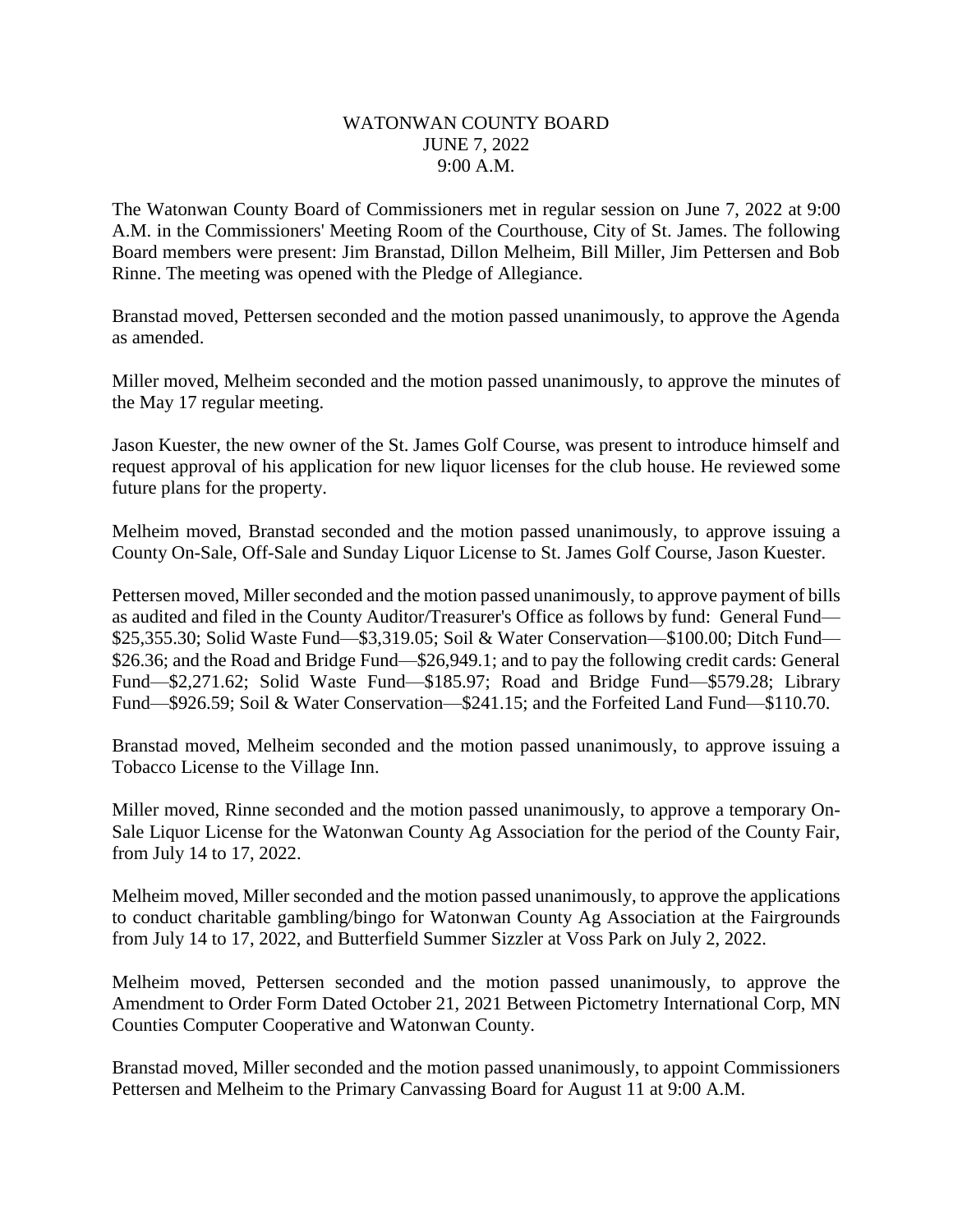Branstad moved, Rinne seconded and the motion passed unanimously, to adopt the following:

## WATONWAN COUNTY RESOLUTION ESTABLISHING A COUNTY ABSENTEE BALLOT BOARD

- WHEREAS, Watonwan County is permitted by Minnesota Statutes 203B.121, Subd. 1 to establish an Absentee Ballot Board effective for election year of 2022; and
- WHEREAS, this board will bring uniformity in the processing of accepting or rejecting returned absentee ballots to Watonwan County Auditor/Treasurer's Office; and
- WHEREAS, the Absentee Ballot Board would consist of a sufficient number of election judges as provided in Sections 204B.19 to 204B.22 or deputy county auditors trained in the processing and counting of absentee ballots.
- THEREFORE, BE IT RESOLVED, that the Watonwan County Board of Commissioners hereby authorizes Watonwan County Auditor/Treasurer Kelly Pauling to establish an Absentee Ballot Board that would consist of a sufficient number of election judges as provided in Sections 204B.19 to 204B.22 or deputy auditors to perform the task.

Miller moved, Pettersen seconded and the motion passed unanimously, to approve the training requests submitted by Stephen Lindee and Karla Doll.

Melheim moved, Rinne seconded and the motion passed unanimously, to approve selling the following items at a public auction: 8 desks, 1 table with 6 padded chairs, 2 tables with wheels, 1 TV stand with wheels, 1 refrigerator, 2 roll-up cabinets, 16 metal bookshelves, and 30 file cabinets.

Melheim moved, Pettersen seconded and the motion passed unanimously, to approve the annual pay step increase for Michael True.

Miller moved, Melheim seconded and the motion passed unanimously, to accept the resignations in good standing of Light Equipment Operator Dylan Meine and Heavy Equipment Operator Daniel Rotert.

Branstad moved, Miller seconded and the motion passed unanimously, to approve advertising in house for the Heavy Equipment Operator position, and advertise publicly for Light and Heavy dependent upon whether it is filled internally.

Pettersen moved, Miller seconded and the motion passed unanimously, to approve the retirement in good standing of Transit Bus Driver Dean Swenstad.

Branstad moved, Melheim seconded and the motion passed unanimously, to approve the appointment of David Mead as a Mechanic for Public Works.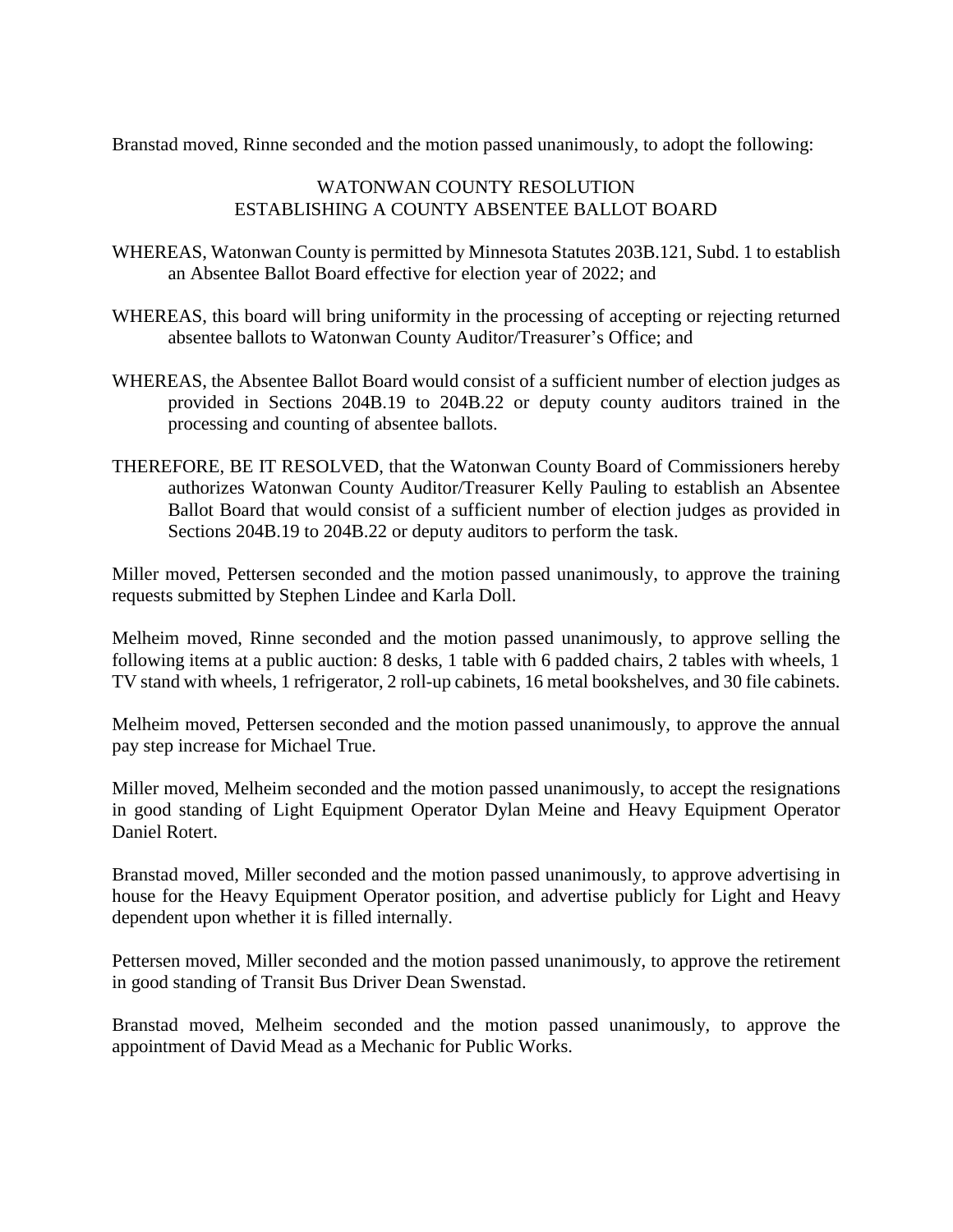Branstad moved, Miller seconded and the motion passed unanimously, to approve a Memorandum of Agreement (11.5-Hour Shifts for Full-time 911 Dispatchers) with LELS Local No.130 to enter a 26-week trial 1040 agreement allowing for over-time after 80 hours in a two-week period, provided it doesn't create additional premium pay hours.

Branstad moved, Pettersen seconded and the motion passed unanimously, to approve hiring Bjorklund Compensation Consulting to review the positions of Detention Administrator and Dispatch Supervisor for placement on the pay classification system.

Land Management Director Dave Haler and Public Works Director Teal Spellman were present to update the Board on Nuway-K&H Cooperative in Ormsby's need for a new anhydrous tank, which is causing setback issues because of proximity to the County's future trail property through Ormsby. They are working on various options, including a possible land swap or repositioning of the tanks.

Spellman reviewed the following bids for projects on CSAH 12 and CSAH 13:

| <b>BIDDER</b>             | <b>AMOUNT</b>  |
|---------------------------|----------------|
| Knife River               | \$1,148,719.53 |
| Minnesota Paving $&$      |                |
| Materials                 | \$1,345,930.26 |
| Duininck, Inc.            | \$1,381,639.35 |
| Central Specialties, Inc. | \$1,390,745.87 |

Branstad moved, Miller seconded and the motion passed unanimously, to approve accepting the bid of Knife River in the amount of \$1,148,719.53 for SAP 83-612-020 and SAP 83-613-019, stabilized full depth reclamation with bituminous overlay on CSAH 12 and CSAH 13.

Only one bid was received from Gallagher Asphalt Corp. projects on CSAH 5, 7, 52 and 13.

Melheim moved, Pettersen seconded and the motion passed unanimously, to approve accepting the bid of Gallagher Asphalt Corp. in the amount of \$1,105,031.88 for SAP 83-605-043, SAP 83- 607-016, SAP 83-652-002; SAP 83-613-021, hot in-place bituminous recycling on CSAH 5, CSAH 7, CSAH 52 and CSAH 13.

A public hearing was convened at 10:05 to review the Public Works Fee Schedule. No members of the public were present, but a letter was received from Stinson LLP on behalf of CenterPoint Energy. Public Works Director Spellman reviewed the utility permit fees for gas line installations, which was previously \$50.00/foot. The fee must be justified based on the County's costs, and Spellman recommended a decrease to \$12.00/foot. Discussion was held whether there should be a maximum allowable charge. No action was taken pending further review.

Commissioner Melheim reviewed Fairgrounds issues. When the shed was torn down, a power box was removed that supplied power to the food trucks in the past. He checked into installation of temporary power boxes. He also reviewed plans to update the entrance and exit for the grand stand area.